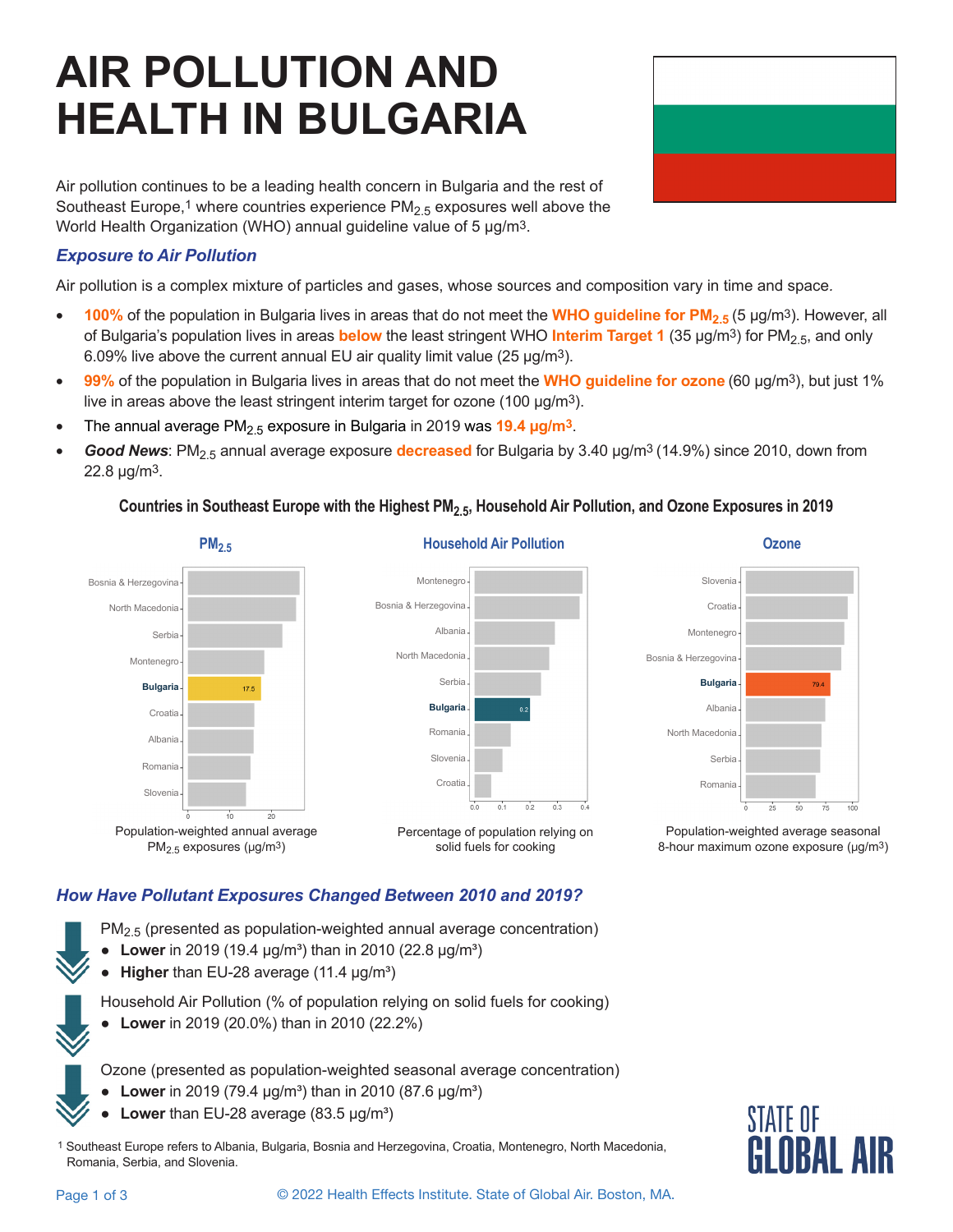#### *Impacts of Air Quality on Health*

Long-term exposures to air pollution contribute to increased risk of illness and death from chronic noncommunicable diseases, such as ischemic heart disease, lung cancer, chronic obstructive pulmonary disease (COPD), stroke, and type 2 diabetes as well as lower respiratory infections (e.g., pneumonia), especially in children under 5 years of age. Exposure to  $PM<sub>2.5</sub>$  also puts mothers at risk of delivering babies too early and smaller than normal, and these babies are more susceptible to dying from a range of diseases or are considered to be at increased risk for diseases later in life. There is also emerging evidence on the role of air pollution in cognitive disorders, including dementia. [MORE.](https://www.stateofglobalair.org/sites/default/files/documents/2020-10/soga-health-effects-factsheet_0.pdf)

- • Air pollution was the **seventh highest** risk factor for ill health in Bulgaria in 2019.
- • **9%** of total **deaths** in Bulgaria (11,000 deaths) were linked to air pollution in 2019. Outdoor  $PM<sub>2.5</sub>$  accounted for the **largest fraction** of air pollution–related deaths (9,000 deaths or 7.3% of total deaths).
- The  $PM_{2.5}$ -linked death rate exceeded the global rate of 53.5 deaths/100,000 people at 131 deaths/100,000 people.
- • On average, nearly **20% of all COPD-related deaths** were attributed to air pollution.

#### *How Does Air Pollution Affect the Young and the Old?*

- Across Bulgaria and the rest of Southeast Europe, the peak in pollution-related deaths occurs in the **older age group** (ages 70 or older). **82%** are related to exposure to ambient **PM2.5 exposure**.
- Exposure to air pollution accounted for 6% of infant deaths.



**Percentage of Total Deaths Including Those Linked to Individual Pollutants**